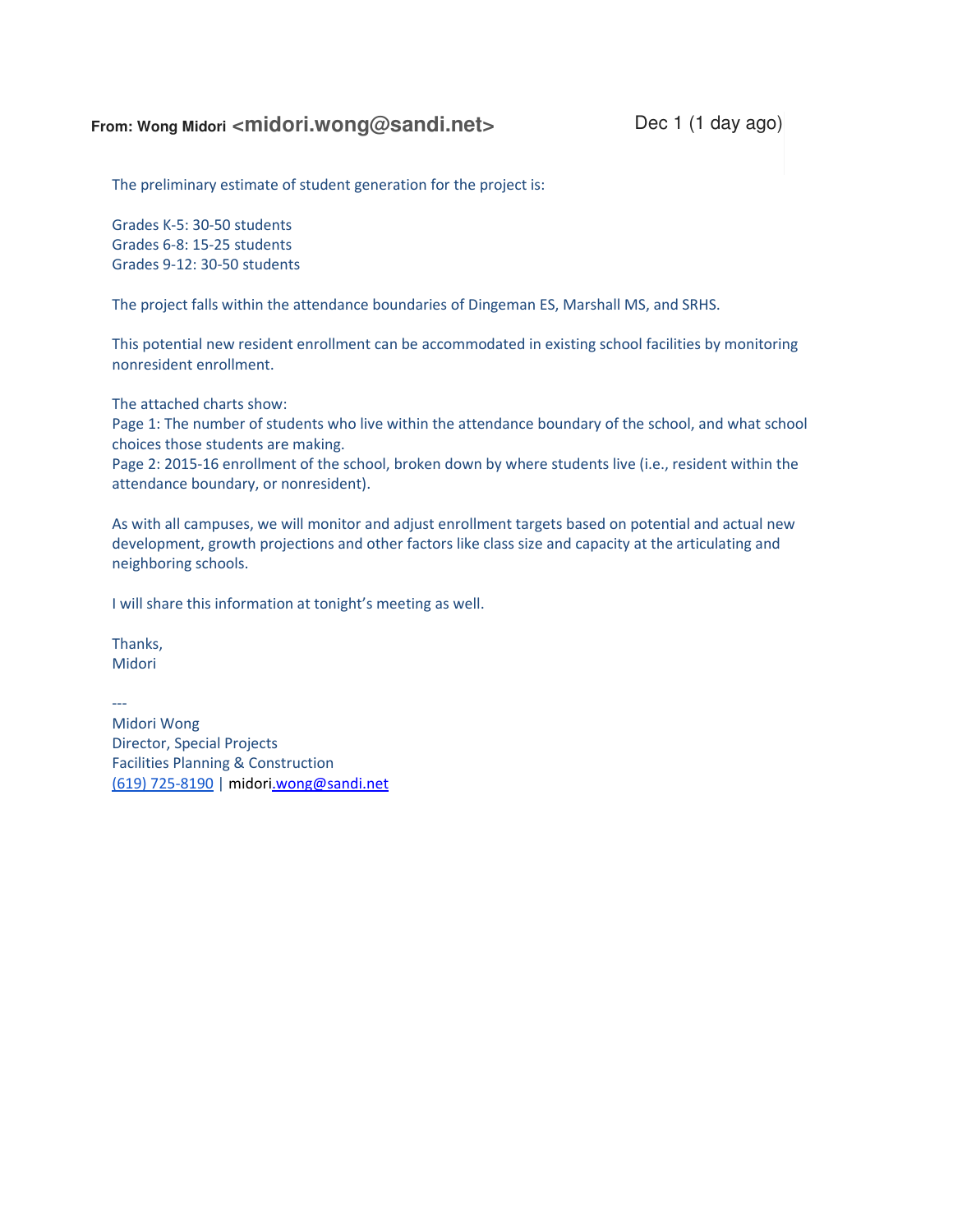**Grades K-5 Students Resident in the DINGEMAN ELEMENTARY BOUNDARY by School of Attendance (Fall 2015)**

|                             |                | % of                     |
|-----------------------------|----------------|--------------------------|
| <b>School Of Attendance</b> |                | <b>Total Grand Total</b> |
| <b>DINGEMAN</b>             | 650            | 92.5%                    |
| E. B. SCRIPPS               | 19             | 2.7%                     |
| <b>INNOVATIONS ACADEMY</b>  | 10             | 1.4%                     |
| <b>MIRAMAR RANCH</b>        | $\overline{7}$ | 1.0%                     |
| <b>JERABEK</b>              | 6              | 0.9%                     |
| <b>HIGH TECH ELEMENTARY</b> | 3              | 0.4%                     |
| <b>DOYLE</b>                | 1              | 0.1%                     |
| GREEN                       | 1              | 0.1%                     |
| <b>HICKMAN</b>              | 1              | 0.1%                     |
| <b>LEARNING CHOICE</b>      | $\mathbf{1}$   | 0.1%                     |
| LINDBERGH/SCHWEITZER        | 1              | 0.1%                     |
| <b>LONGFELLOW</b>           | 1              | 0.1%                     |
| <b>MASON</b>                | 1              | 0.1%                     |
| <b>WHITTIER</b>             | 1              | 0.1%                     |

**Grand Total: 703**

**Attending Other Cluster Elementary: 32 (4.5%)**

**Attending Charter: 14 (2.0%)** 

**Attending Other District-Run Schools: 7 (1.0%)**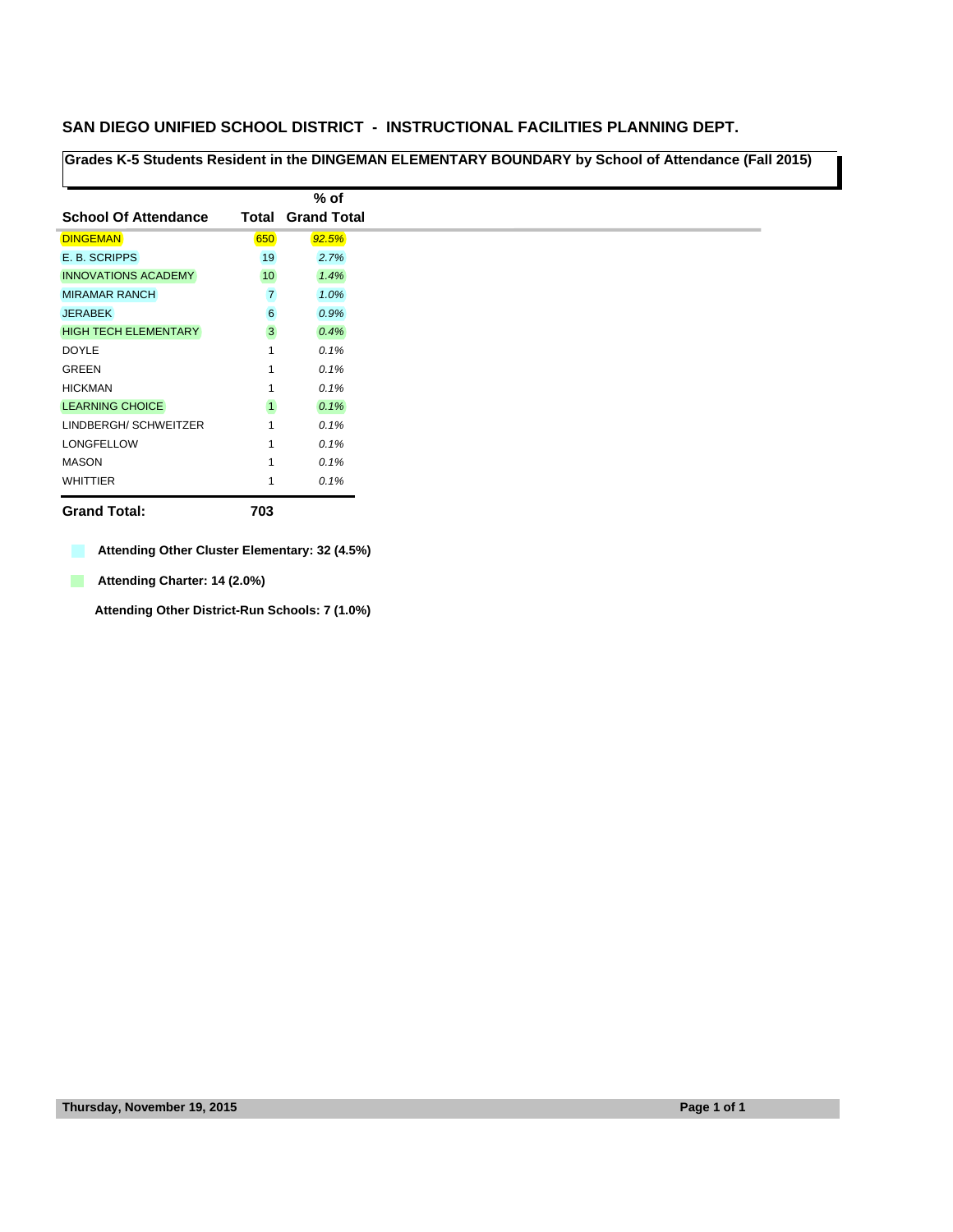| <b>Resident School</b> | <b>Total</b>   | % of Grand Total |
|------------------------|----------------|------------------|
| <b>DINGEMAN</b>        | 650            | 74.6%            |
| <b>MIRAMAR RANCH</b>   | 57             | 6.5%             |
| <b>HAGE</b>            | 38             | 4.4%             |
| E. B. SCRIPPS          | 32             | 3.7%             |
| <b>JERABEK</b>         | 19             | 2.2%             |
| <b>OUTSIDE SDUSD</b>   | 16             | 1.8%             |
| <b>ERICSON</b>         | 15             | 1.7%             |
| <b>SANDBURG</b>        | 12             | 1.4%             |
| <b>HICKMAN</b>         | 9              | 1.0%             |
| <b>MASON</b>           | $\overline{4}$ | 0.5%             |
| <b>KUMEYAAY</b>        | 3              | 0.3%             |
| <b>SALK</b>            | 3              | 0.3%             |
| <b>WALKER</b>          | 3              | 0.3%             |
| <b>FOSTER</b>          | $\overline{2}$ | 0.2%             |
| <b>INVALID ADDRESS</b> | $\overline{2}$ | 0.2%             |
| <b>BAY PARK</b>        | 1              | 0.1%             |
| <b>CARSON</b>          | 1              | 0.1%             |
| <b>JUAREZ</b>          | 1              | 0.1%             |
| <b>PORTER</b>          | 1              | 0.1%             |
| <b>SEQUOIA</b>         | 1              | 0.1%             |
| <b>WEGEFORTH</b>       | 1              | 0.1%             |
| <b>GRAND TOTAL:</b>    | 871            |                  |

# **Students Attending DINGEMAN ELEMENTARY by Resident Elementary School Boundary (Fall 2015)**

#### **Resident in Other Cluster Elementary: 108 (12.4%)**

**Resident Elsewhere: 113 (13.0%)**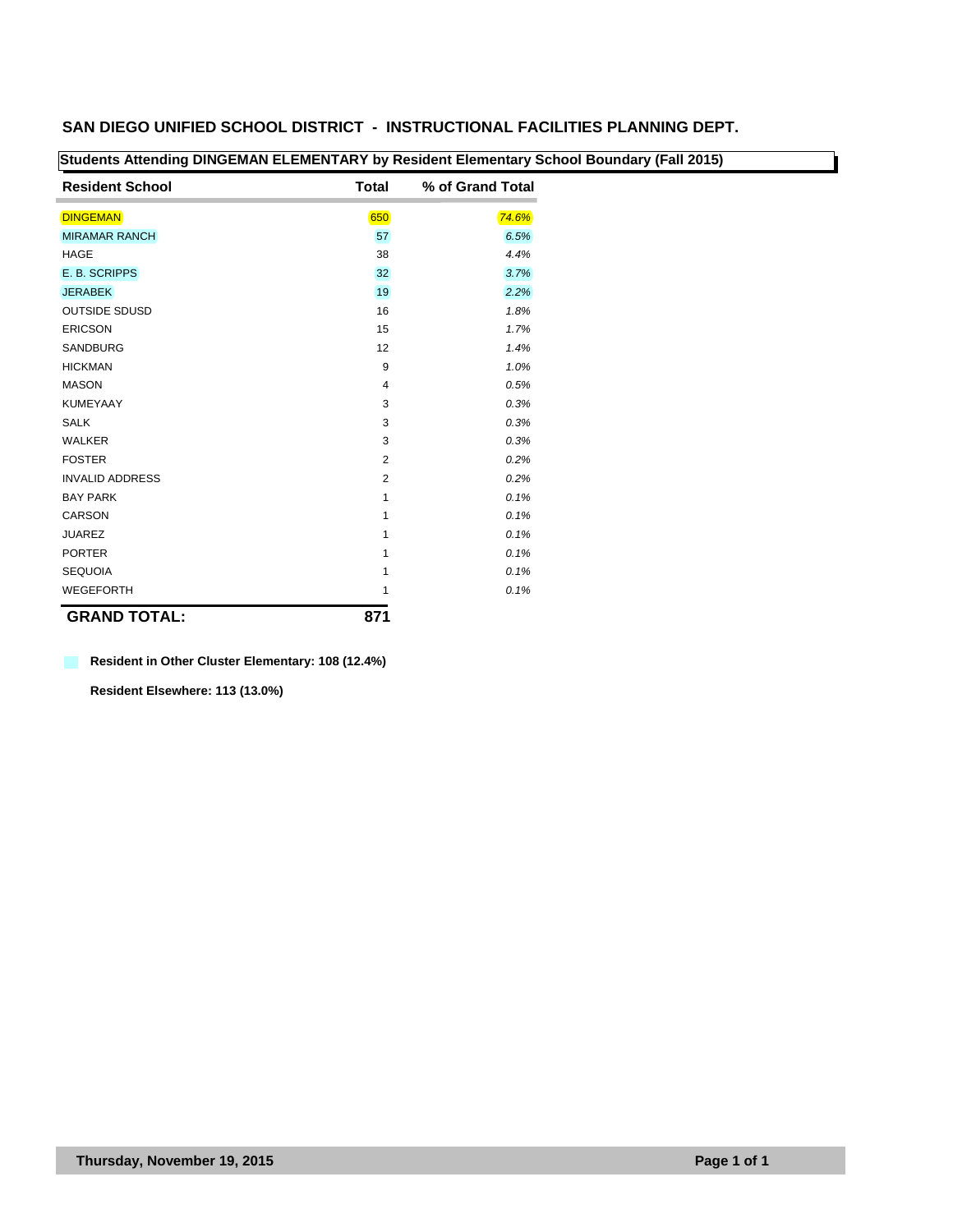**6th-8th Grade Students Resident in the MARSHALL MIDDLE BOUNDARY by School of Attendance (Fall 2015)** 

|                               |                 | $%$ of             |
|-------------------------------|-----------------|--------------------|
| <b>School Of Attendance</b>   | Total           | <b>Grand Total</b> |
| <b>MARSHALL</b>               | <b>1371</b>     | 94.6%              |
| <b>INNOVATIONS ACADEMY</b>    | 25              | 1.7%               |
| <b>HIGH TECH MIDDLE</b>       | 14              | 1.0%               |
| <b>CPMA</b>                   | 6               | 0.4%               |
| <b>HIGH TECH MID MED ARTS</b> | $6\phantom{a}$  | 0.4%               |
| <b>LEARNING CHOICE</b>        | $5\overline{)}$ | 0.3%               |
| <b>WANGENHEIM</b>             | 4               | 0.3%               |
| <b>INNOVATION</b>             | 4               | 0.3%               |
| <b>RILEY</b>                  | 3               | 0.2%               |
| <b>MT EVEREST</b>             | $\overline{2}$  | 0.1%               |
| <b>CHALLENGER</b>             | $\overline{2}$  | 0.1%               |
| DE PORTOLA                    | $\overline{2}$  | 0.1%               |
| <b>TAFT</b>                   | 2               | 0.1%               |
| CHARTER SCHOOL OF S.D.        | $\overline{2}$  | 0.1%               |
| <b>MAGNOLIA</b>               | $\overline{1}$  | 0.1%               |
| <b>SCPA</b>                   | 1               | 0.1%               |

**Grand Total: 1450**

 $\mathbf{r}$ **Attending Charter: 53 (3.6%)**

**Attending Other District-Run Schools: 26 (1.8%)**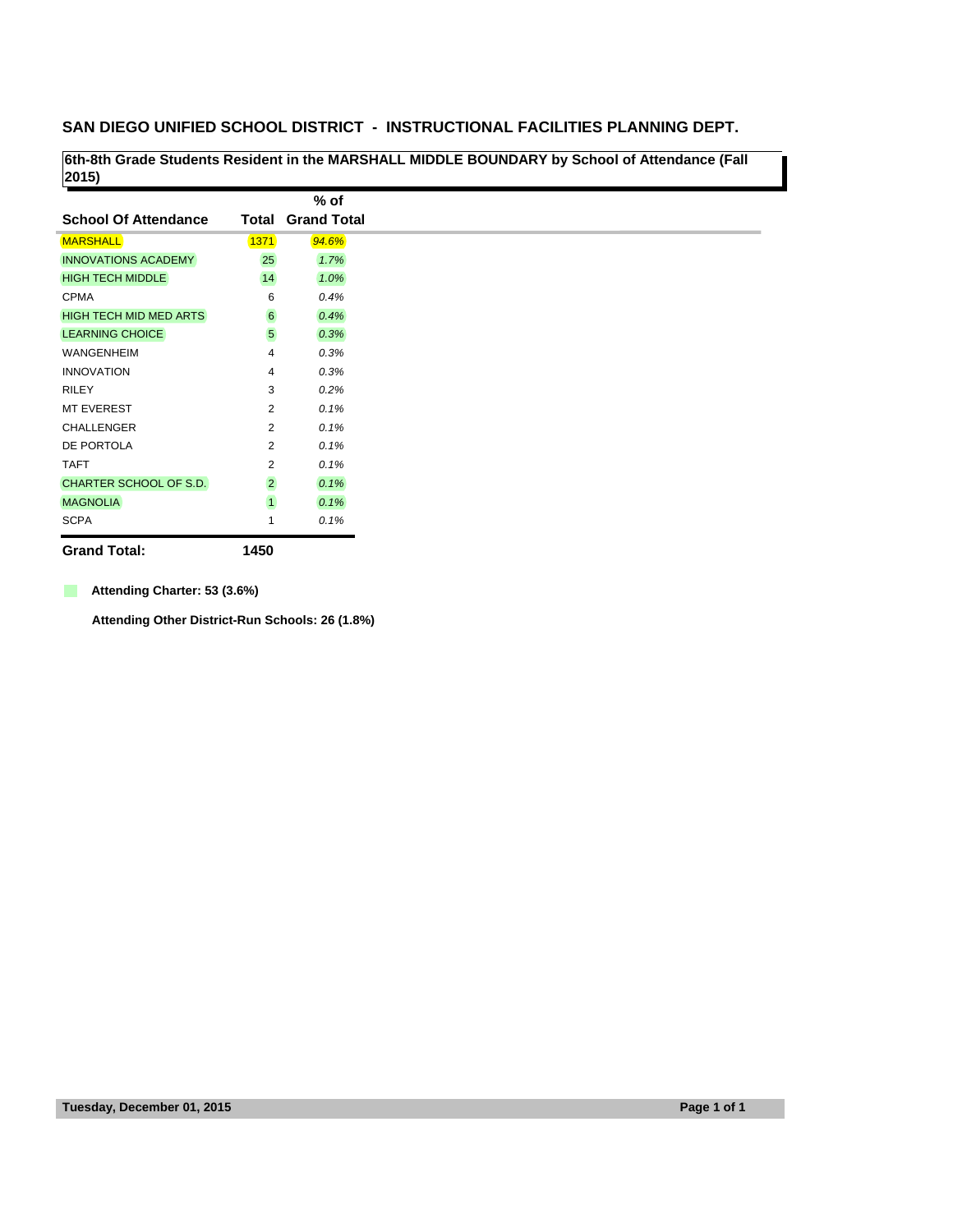**Students Attending MARSHALL MIDDLE by Resident Middle School Boundary (Fall 2015)**

| <b>Resident School</b> | Total          | % of Grand Total |
|------------------------|----------------|------------------|
| <b>MARSHALL</b>        | 1371           | 85.0%            |
| <b>WANGENHEIM</b>      | 77             | 4.8%             |
| <b>CHALLENGER</b>      | 36             | 2.2%             |
| <b>OUTSIDE SDUSD</b>   | 28             | 1.7%             |
| <b>WILSON</b>          | 23             | 1.4%             |
| <b>MONTGOMERY</b>      | 22             | 1.4%             |
| <b>MANN</b>            | 13             | 0.8%             |
| <b>CLARK</b>           | 9              | 0.6%             |
| <b>BELL</b>            | 7              | 0.4%             |
| FARB-DEPORTOLA         | 6              | 0.4%             |
| <b>ROOSEVELT</b>       | 5              | 0.3%             |
| <b>CORREIA</b>         | $\overline{2}$ | 0.1%             |
| <b>STANDLEY</b>        | 2              | 0.1%             |
| <b>INNOVATION</b>      | $\overline{2}$ | 0.1%             |
| LEWIS                  | $\overline{2}$ | 0.1%             |
| <b>KNOX</b>            | $\overline{2}$ | 0.1%             |
| <b>MILLENNIAL TECH</b> | $\mathbf{1}$   | 0.1%             |
| PACIFIC BEACH          | $\mathbf{1}$   | 0.1%             |
| <b>PERSHING</b>        | 1              | 0.1%             |
| <b>TAFT</b>            | 1              | 0.1%             |
| <b>MARSTON</b>         | 1              | 0.1%             |
| <b>GRAND TOTAL:</b>    | 1612           |                  |

**Resident Outside of Scripps Ranch Cluster: 241 (15.0%)**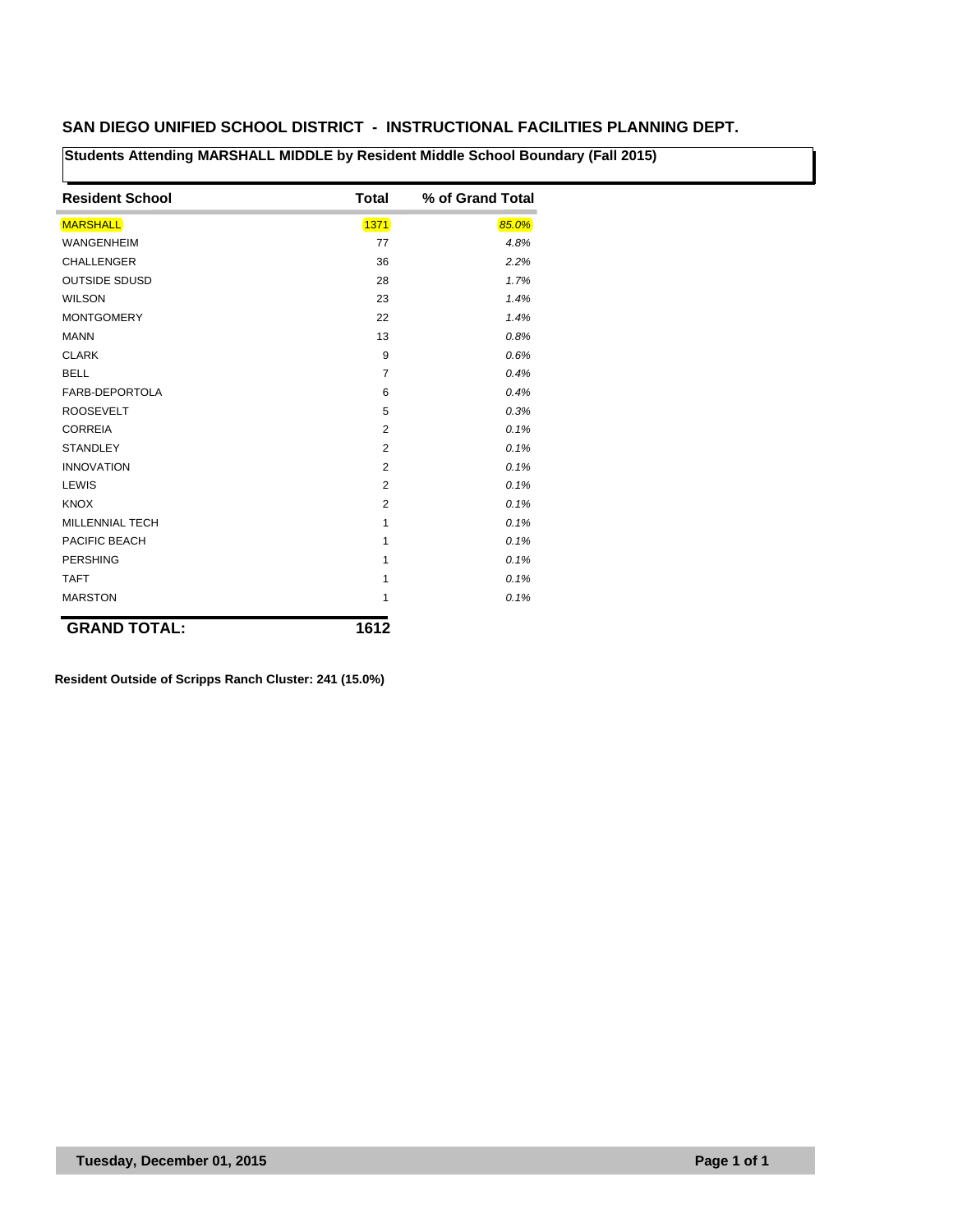**9th-12th Grade Students Resident in the SCRIPPS RANCH HIGH BOUNDARY by School of Attendance (Fall 2015)**

|                                |                | $%$ of                   |
|--------------------------------|----------------|--------------------------|
| <b>School Of Attendance</b>    |                | <b>Total Grand Total</b> |
|                                |                |                          |
| <b>SCRIPPS RANCH</b>           | 1606           | 89.6%                    |
| CHARTER SCHOOL OF S.D.         | 41             | 2.3%                     |
| <b>HIGH TECH HIGH</b>          | 29             | 1.6%                     |
| <b>SCPA</b>                    | 17             | 0.9%                     |
| <b>HIGH TECH HIGH INTL.</b>    | 16             | 0.9%                     |
| <b>HIGH TECH HIGH MED ARTS</b> | 14             | 0.8%                     |
| <b>LEARNING CHOICE</b>         | 12             | 0.7%                     |
| <b>MIRA MESA</b>               | 10             | 0.6%                     |
| <b>COLEMAN TECH</b>            | 9              | 0.5%                     |
| <b>MT EVEREST</b>              | 7              | 0.4%                     |
| <b>MISSION BAY</b>             | 5              | 0.3%                     |
| <b>HEALTH SCIENCES HMC</b>     | $\overline{4}$ | 0.2%                     |
| <b>CLAIREMONT</b>              | 3              | 0.2%                     |
| <b>RILEY</b>                   | 3              | 0.2%                     |
| SAN DIEGO INTL. STUDIES        | 3              | 0.2%                     |
| <b>TRACE</b>                   | 3              | 0.2%                     |
| MET SCHOOL                     | 2              | 0.1%                     |
| <b>iHIGH</b>                   | 2              | 0.1%                     |
| <b>AUDEO</b>                   | $\overline{1}$ | 0.1%                     |
| <b>PREUSS</b>                  | $\overline{1}$ | 0.1%                     |
| <b>MADISON</b>                 | 1              | 0.1%                     |
| LA JOLLA                       | 1              | 0.1%                     |
| HOME HOSP INSTRUCTION          | 1              | 0.1%                     |
| <b>CRAWFORD</b>                | 1              | 0.1%                     |
| <b>SERRA</b>                   | 1              | 0.1%                     |

**Grand Total: 1793**

**Attending Charter: 127 (7.1%)** 

**Attending Other District-Run Schools: 60 (3.3%)**